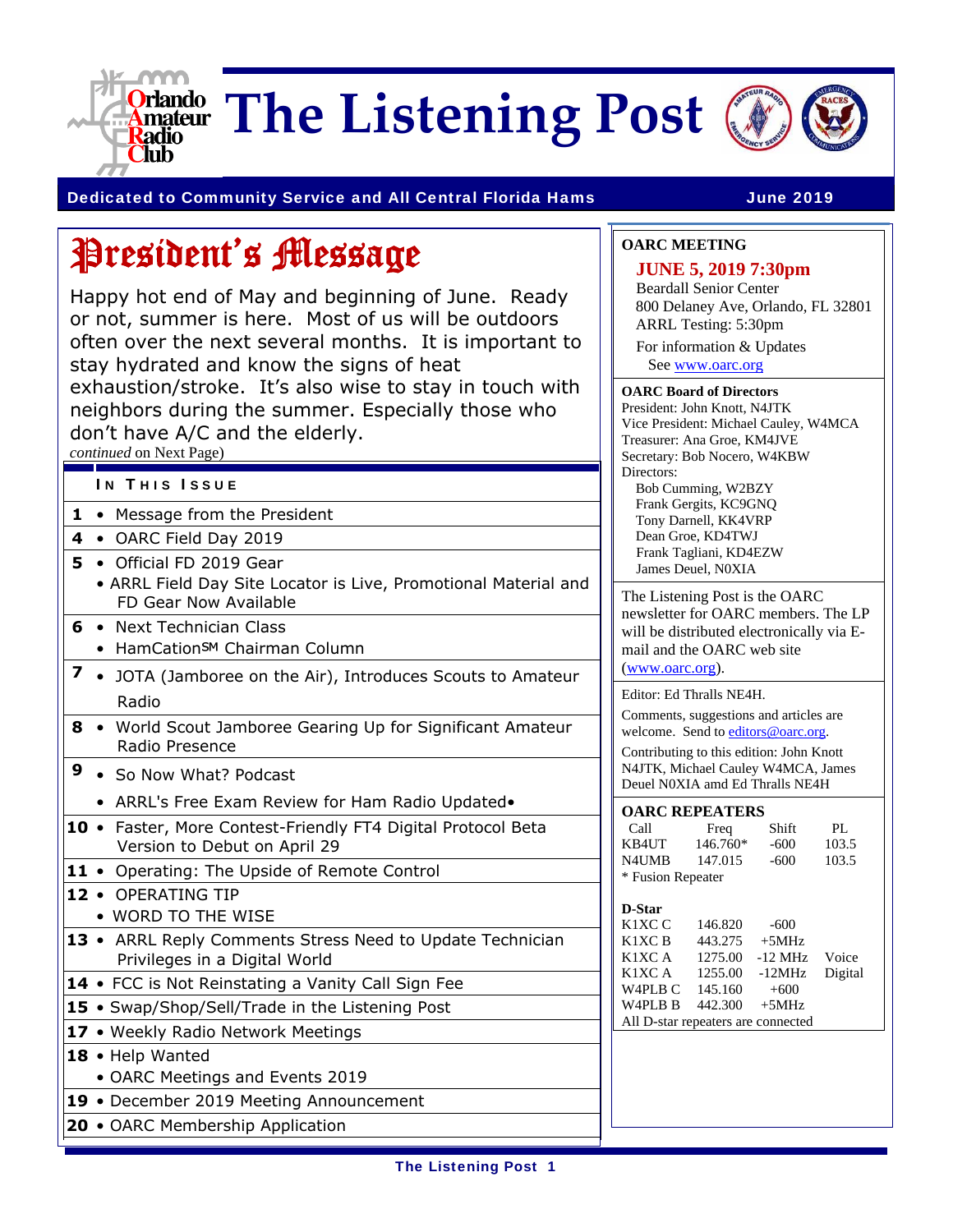# President's Message (*Continued* from Previous Page)

We have until mid/late October before the first "cool" front comes through and makes an ever-slight difference in the humidity and temperature.

I'm sure by now you have heard about the tornado's that struck the Dayton area on May 27. Early on the 28th I texted Michael Kalter W8CI. Michael is Dayton Amateur Radio Associations (DARA) Treasurer. He advised that he and his family were OK and still had power at the time. The Greene County Fairgrounds (Hamvention's new home) was OK and those members of DARA that he was able to reach at that point were OK. Many were dealing with some wind damage and even more were dealing with no power. I let Michael know that we all were thinking about him and everyone affected by this disaster and let him know if there is anything that we can be of assistance to let us know.

Later that evening, Michael Cauley received information that a prominent member of DARA lost their home in the early hours of the tornadic event. We immediately reached out with this person (not revealing who this is in print for their privacy) and advised them of the same as we told Michael Kalter that morning. This person was humbled to hear that we were keeping them in our thoughts and prayers and was obviously still in disbelief that it even happened. The good news is that everyone was OK! Material things can be replaced, lives cannot!

By the June meeting, I will have reached back out to DARA to see if there is anything, we can do to assist them again, including anything that can be done to assist this member who lost their home. I will let you know at the meeting. In the meantime, please keep EVERYONE affected by this disaster in your thoughts and prayers as the road to recovery will be a long and bumpy ride!

On a personal note, watching the live coverage from WHIO TV out of Dayton via the internet absolutely gave me chills seeing all the devastation up there. Mostly because 5 of us just left there 7 days before the event. Seeing buildings now destroyed that you just saw in perfect shape a week prior is very chilling. Just a few hours ago prior to writing this, the National Weather Service in Wilmington OH upgraded the tornado from an EF-3 to an EF-4. This is the same tornado (out of 14 that hit that night) that destroyed the member's house and hit the Brookville-Trotwood-Dayton-Riverside area.

Back locally, in this issue of the Listening Post, please read James Deuel's article about Field Day. Field Day will be different this year. Due to some demolition and construction going on at the Fairgrounds, Field Day will be in the Social Hall. James explains our plan for this year, but I want to reiterate what James is saying.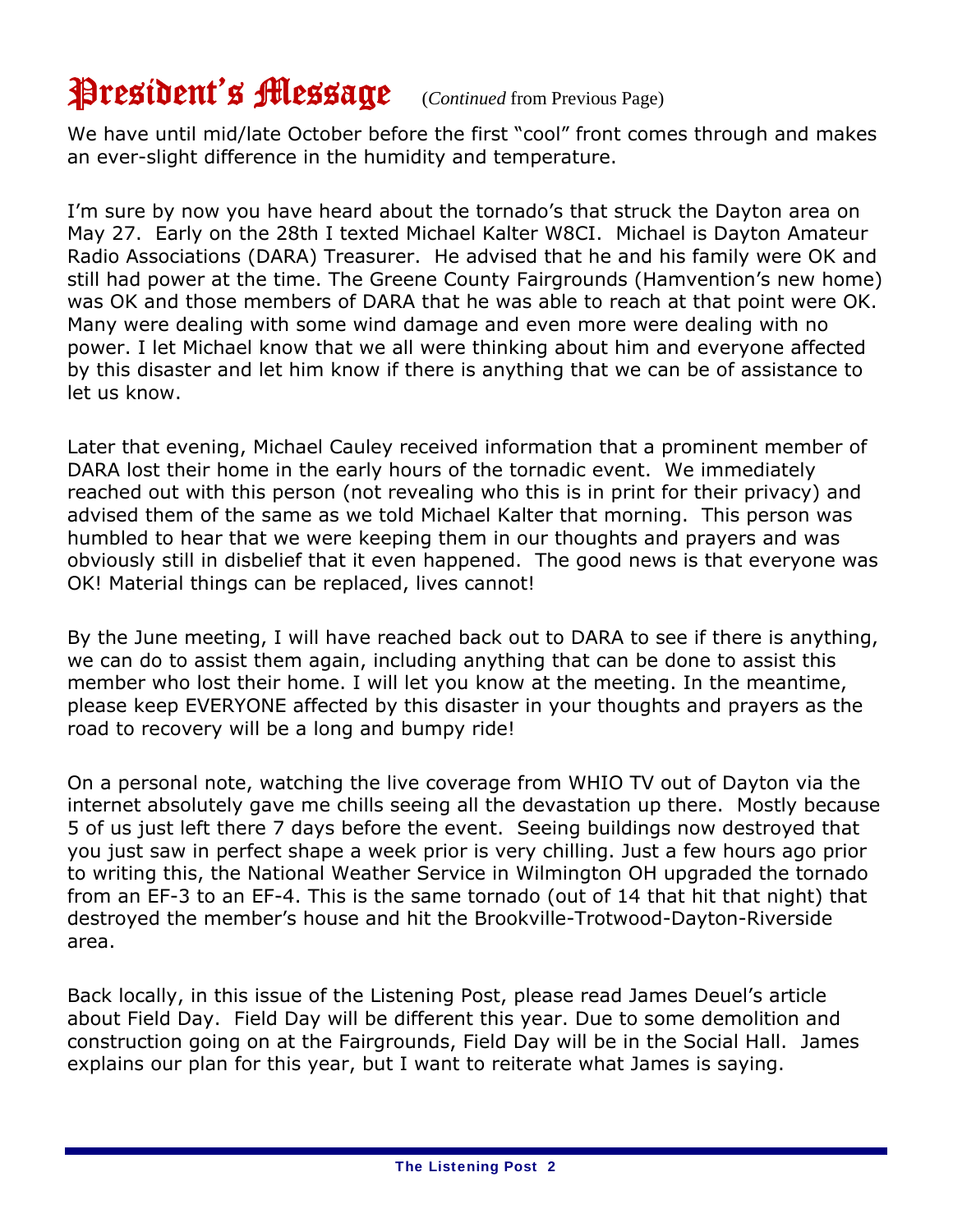I cannot thank you enough for your support over the last several years on Field Day. When I became the President years ago, I was advised one area that we lacked at was setting up and tearing down the event. So, I pushed for more help with both setup and tear down and you did just that. You came out and helped!! I can't thank you enough for the help. It was greatly appreciated.

But somehow that lead to a bigger problem. Only a few stuck around to operate radios, leaving stations unmanned most of the night. This year, we need operators. We're not asking that you stay the entire 24-hour period for Field Day. James explains in his article how you can help with this. Please folks, we are a large club with MANY experienced operators. Some of you might not get on the radio much anymore for lots of different reasons. Here is on opportunity to come out and operate, enjoy the comradery, fun, and some food all while staying cool in A/C! Looking forward to seeing you all at Field Day!

Don't forget, Wednesday June 5th is our next meeting at the William Beardall Senior Center. Meeting begins at 7:30pm with our test session starting before the meeting at 5:30pm. This month program will be on Hamvention. Michael Cauley took a little over 700 pictures while at Dayton. He will be sharing some of those pictures with us. This will showcase Hamvention a bit and also provide those who have not attended Hamvention on what it is all about.

73 John Knott

N4JTK

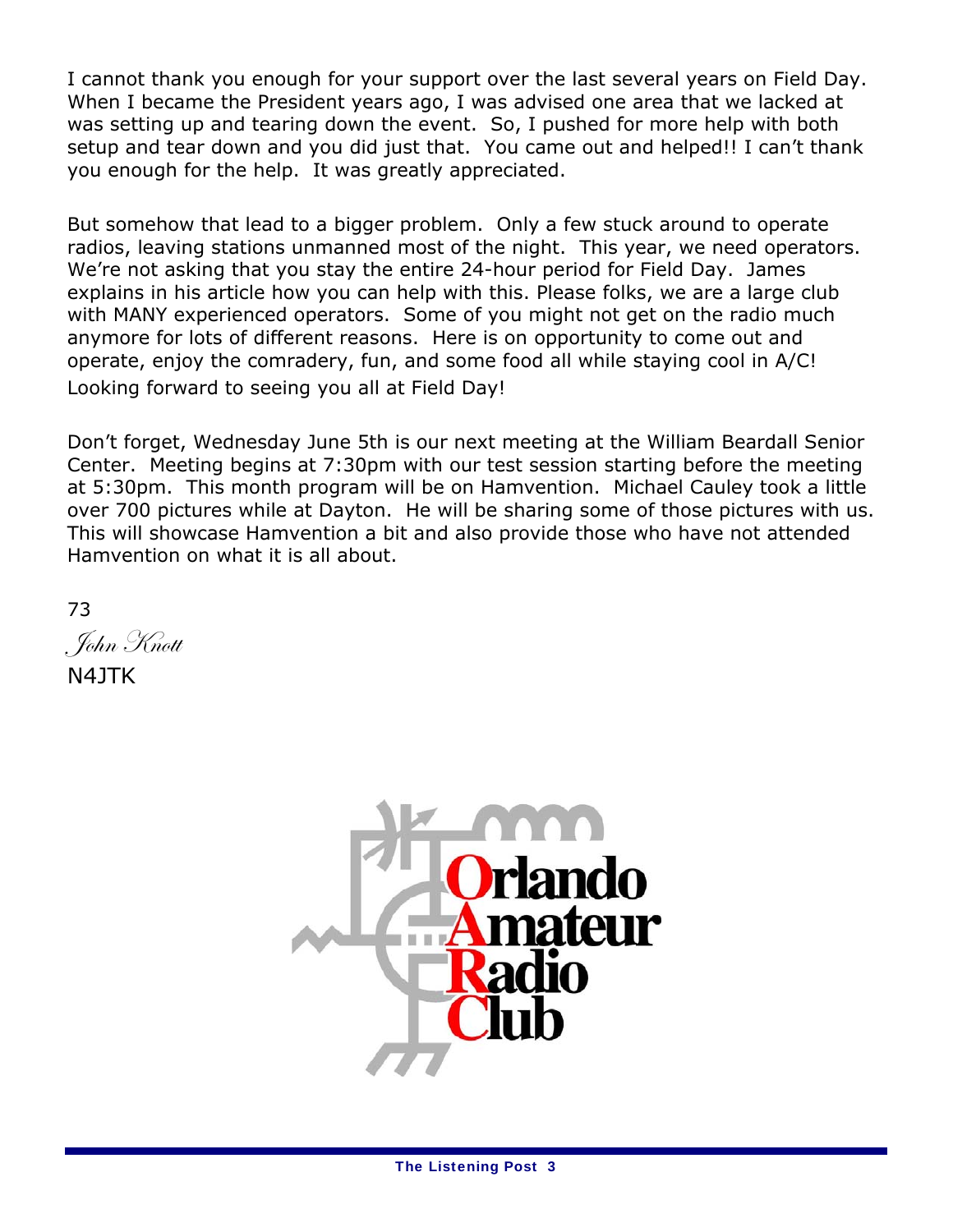### **OARC Field Day 2019 (By James Deuel, N0XIA)**

Field Day for 2019 is June 22-23. The OARC will be having theirs at the Central Florida Fairgrounds and instead of the Lakeside Pavilion, it will be held at the Social Hall. There will be concerts going on Friday and Saturday night so space and time will be limited for putting up antennas. Setup will be Saturday morning with a planned entry around 8:00 AM. Operations will commence at 2:00 PM and run for 24 hours until 2:00PM Sunday afternoon, weather permitting (thunder storms and radio don't mix).



With limited space and time constraints for prepping, there will be only three voice stations set up. Setting up will not be hard. Finding operators for the 24 hours is what is needed.

For Field Day, the club would really like to see people show up to operate stations for the entire 24 hours. This does not mean you have to be there all 24 hours. If everyone can plan to operate for a ½ hour or more, through the evening, the night and into the next day, it would be possible to man all stations and would make it a great experience for all. Stations typically require two operators where one will use the radio and the other logging the successful contacts.

Contact me (jdeuel@oarc.org) if you would like to set up a station that all can participate in operating and will be there for the 24 hours of operation. There will be room for one 75 meter dipole and one 40 meter dipole. The club will put up a 10-15- 20 meter beam at 30 feet near the Social Hall. There may be room for verticals if you want to put one up for your station.

73,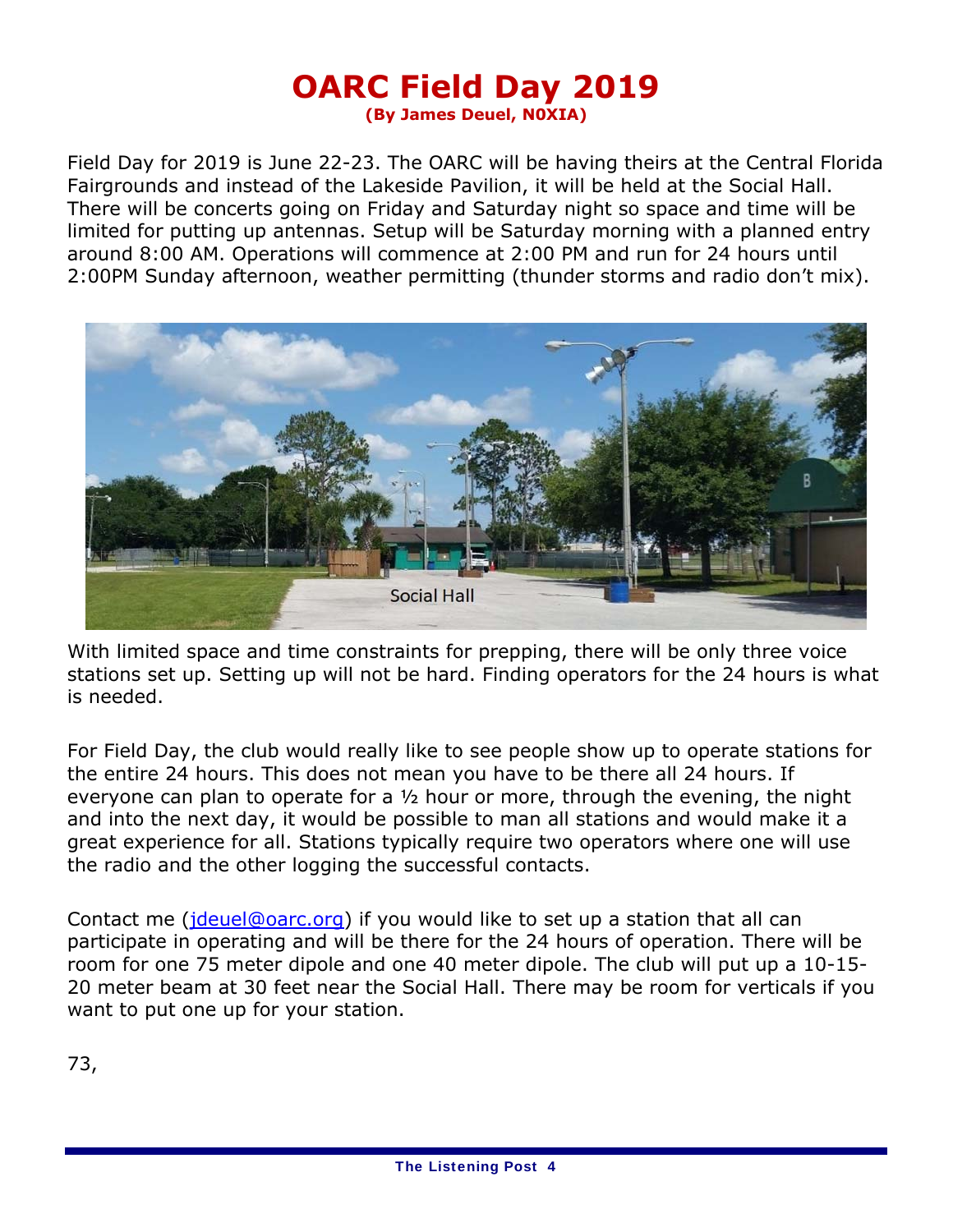### **Official FD 2019 Gear! (The ARRL Letter for May 9, 2019)**

Official Field Day gear and supplies available from ARRL including pocket T-shirts, hats, pins, patches, stickers, and coffee mugs are a great way to acknowledge -- and commemorate -- your participation in this most popular on-the-air operating event in Amateur Radio.

## **ARRL Field Day Site Locator is Live, Promotional Material and FD Gear Now Available**

### **(The ARRL Letter for May 9, 2019)**

Amateur Radio's most popular operating event, ARRL Field Day is June 22 - 23. See the May issue of *QST*, page 85, for the official Field Day announcement. The complete 2019 ARRL Field Day packet is online.



The Field Day site locator is now up and running, and by mid-week, 475 sites already were in the database. To find a Field Day site near you, enter your town and state in the "Location or Call Sign" box at the upper left. Listings also are available by state or Canadian province. To add a site, visit the **Add Field Day Station** page. Information on promoting Field Day is available. Also, visit the Field Day social media page for information on promoting your Field Day operation via Facebook, Twitter, Instagram, LinkedIn, and YouTube.

The ARRL Public Relations Committee will host a series of live video/audio conference calls every Thursday starting on May 9 to help ARRL PIOs with their Field Day publicity efforts. Field Day public service announcements (PSAs) are set to be posted to the ARRL Field Day web page this week.

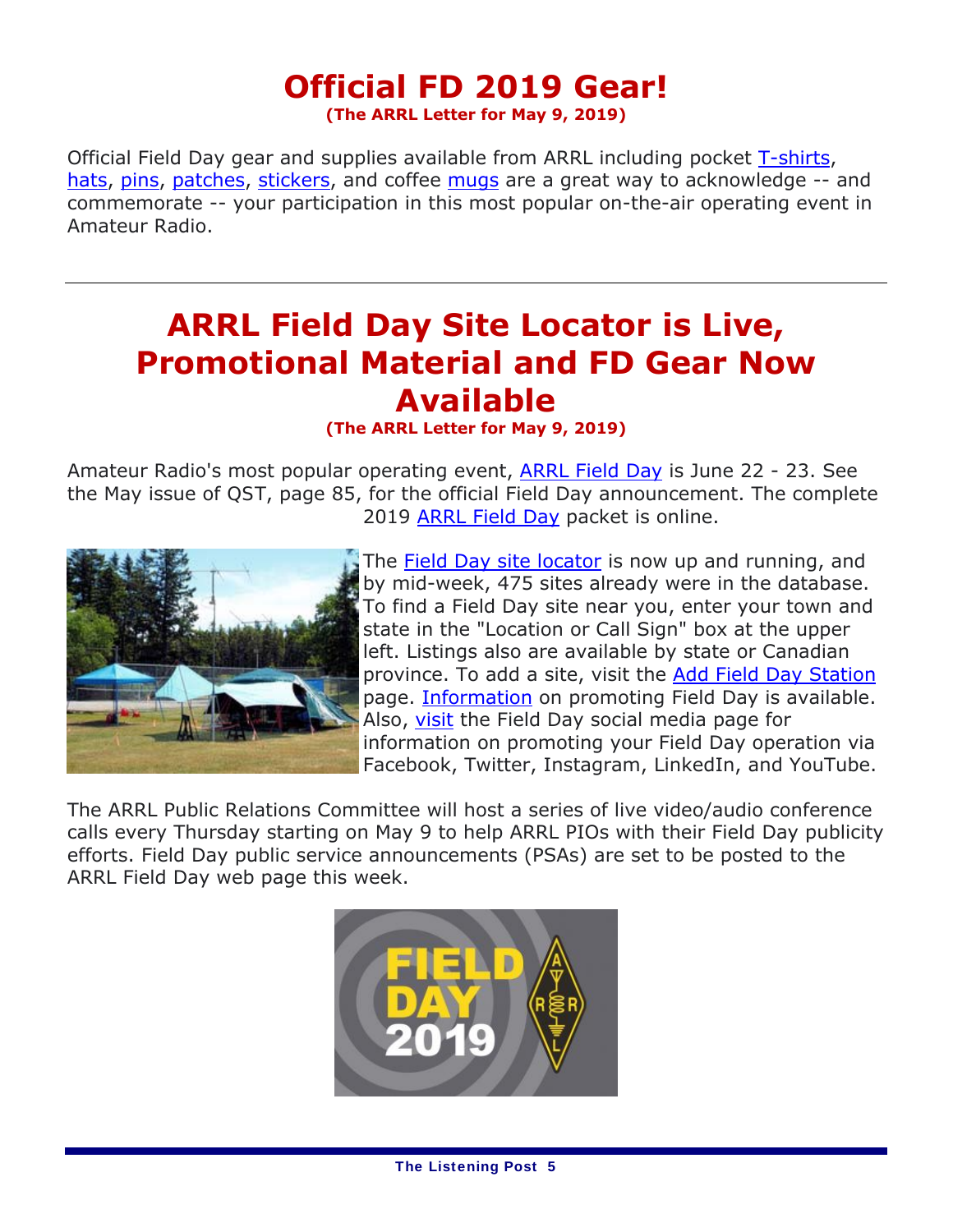## **Next Technician License Class Announcement (By John Knott, N4JTK)**

On July 20 & 21 2019 will be our next Technician License Class. This will be a two-day class to review for the Technician License Exam that will occur immediately after the class on Sunday.

Registration is required. You can find more info and the link to register by going to our website: http://oarc.org/events-amateur-radio-classes Registration ends on June 20, 2019.

## **HamCation<sup>SM</sup> Chairman Column**

**(by Michael Cauley, W4MCA)**

Greetings Everyone

Wow what a busy time for Orlando HamCationSM. We just returned from Hamvention and are fixing to leave to go to HamCom in Texas in a few days.

Our trip to Hamvention was a success. We talked to a lot of our vendors about our new floor plan. We also secured a few new vendors for 2020.

We are also already planning the 2021 National Convention. We meet with ARRL while in Ohio about that it also.

Here are some of the improvements for the 2020 show:

- 1. All building has new ac's in them
- 2. All building has new lighting in them
- 3. Improved food vendors (Some new vendors)
- 4. Starting this year again we will have a theme for HamCationSM

How many people download the Hamvetion/ARRL app for their phone? Did you like it? I know at the show it was a hit. I used it to find some vendors we were looking for. Would you like to see HamCation<sup>SM</sup> have an app like that?

Let me now welcome Mike Banigan, KJ4UDO to the committee. He is our new Awards Chairman. Also joining Rich Wilson in RV this year will be David Virden, W4EBN, as co-chair.

I am still looking for some positions I need to get filled for the committee. They are the following: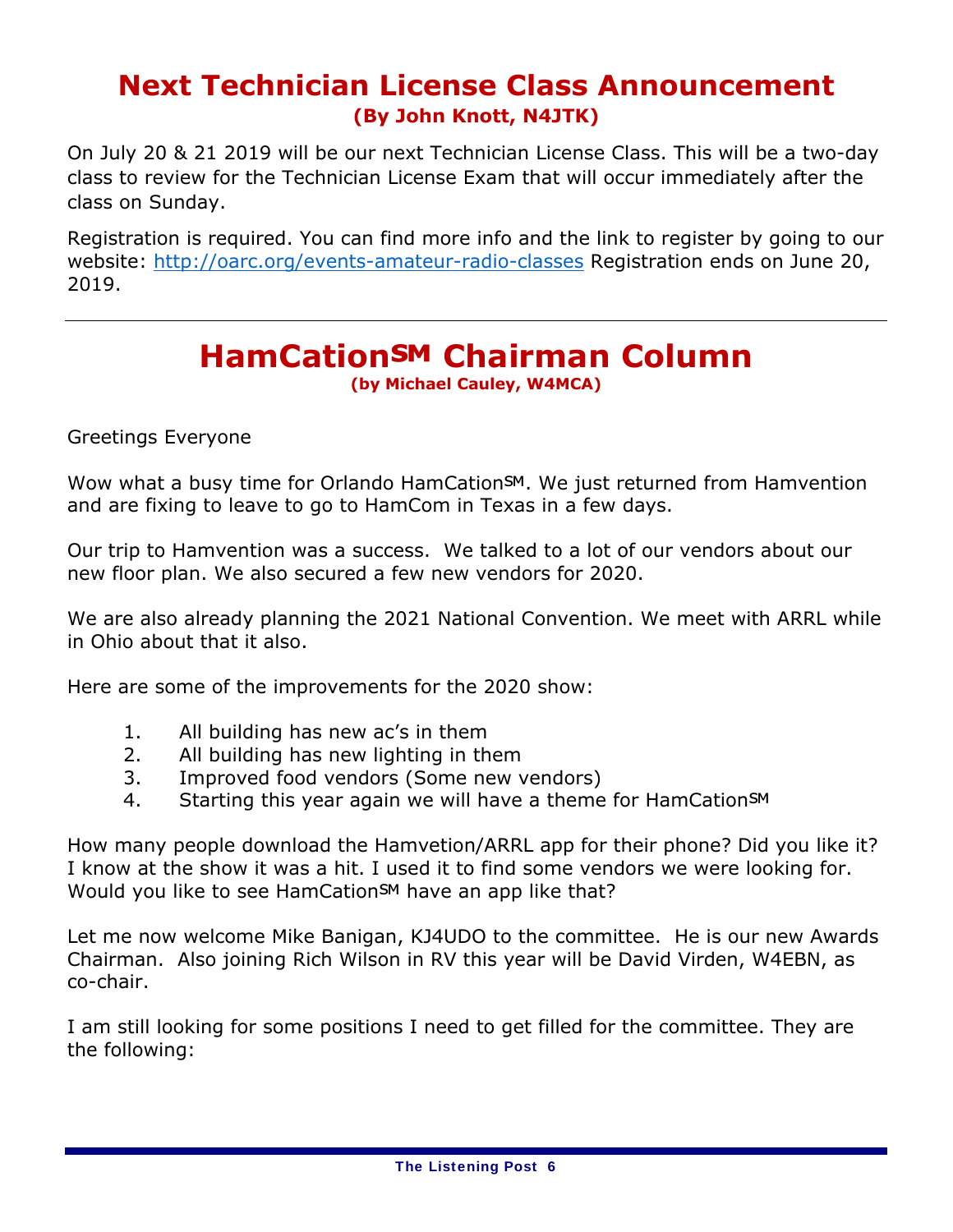**Logistics Chairman**: This person will oversee picking up and delivering all our equipment and supplies the week of HamCation<sup>SM</sup>. This person will also hang all the signs at the show.

**Public Relations/Media Chairman**: The PR chair may have primary responsibility for heightening HamCation<sup>SM</sup> visibility in the Amateur community. Promotes HamCation<sup>SM</sup> image and activities in the community and informs the public of HamCation<sup>SM</sup> news.

- Develops and maintains personal contact with media representatives (QRZ, ARRL, CQ, and local media, etc.)
- Maintains an up-to-date list of media contacts, as well as a list of organizations for networking.
- Develops all media releases, with the approval of the Chairman, and directs the releases to all appropriate contacts.
- Maintains a copy of all media releases and coverage.

# **JOTA (Jamboree on the Air), Introduces Scouts to Amateur Radio**

**(by Ken Lyons, KN4MDJ)** 

JOTA (Jamboree on the Air) is a spectacular opportunity to introduce Scouts to amateur radio. For many, this will be their first exposure to the world of ham radio. Some will go on to become hams, enjoying the hobby for a lifetime. A few will even find the basis of a career in science and technology. JOTA is not a QSO contest. The

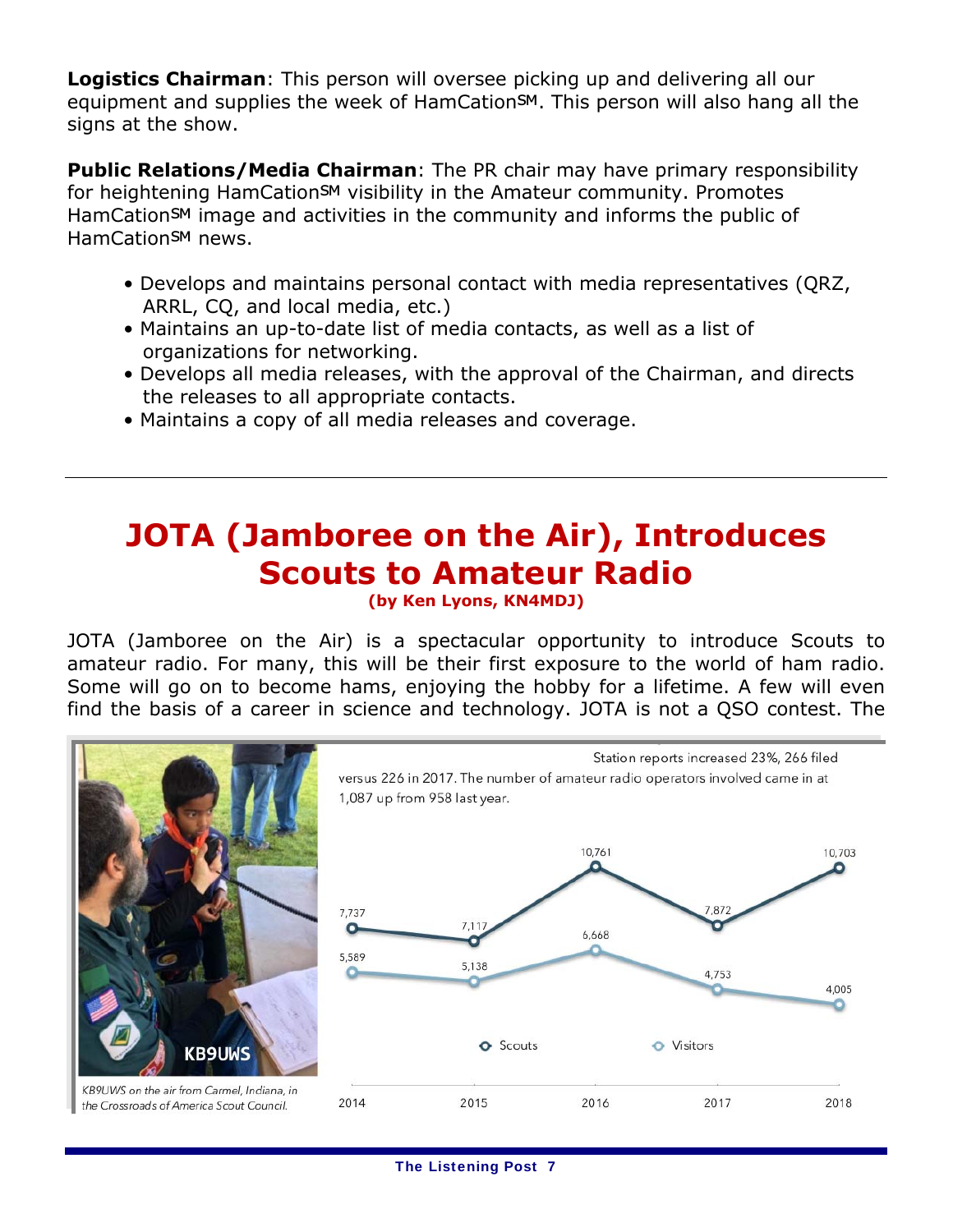idea is to contact other Scout stations and allow as many Scouts as possible to talk to other Scouts and learn about who they are and what they are doing. You might think about counting the Scouts on both sides of the QSO rather than the number of QSOs!

Ten's of thousands of US Scouts participate every year. Scouts of all programs are invited to take part, from all countries, totaling over a million, though mostly in Asia. There is even a J-Code for language barriers.

**K4L Justin Sligh, KN4MQR, BSA Camp LaNoChe, Paisley,** 



Our particular event station K4L broke records in 2018 for the total number of participants, representing 8% of the total US participation in the world-wide event. We'd like to double that by having many more stations, hams and activities this year….but we need help. Last year we processed 1,010 scouts and 235 visitors, with 5 hams and a dozen helpers. This year we are aiming for all 1800 potential scouts at the sold-out Halloween themed event.

Other events we'd like to host at this years JOTA are: CB Battleship, WiFi ARDF, true ARDF (need more people/receivers/foxes), Lego Build and CW/Morse key stations. – Our goal is to give an immersive experience and keep the scouts interested while waiting their turn

for HF/VHF and IRC Scout Chat on laptops.

# **World Scout Jamboree Gearing Up for Significant Amateur Radio Presence**

**(The ARRL Letter for May 2, 2019)**

Amateur Radio will be a part of this summer's 24th World Scout Jamboree in West



Virginia, the first World Jamboree held in North America since 1983. The Jamboree has chosen the theme "Unlock a New World." Thousands of Scouts and Scout leaders from some 200 countries are expected to attend. The Jamboree's Amateur Radio Exhibit will use the call sign NA1WJ -- **N**orth **A**merica's **1**st **W**orld **J**amboree. It will be on the air during the event, July 22 until August 2, at the Summit Bechtel Reserve, hosted by Canada, Mexico, and the US. Amateur Radio testing is expected to begin as early as July 14.

Operating frequencies will be posted in real time via Facebook and Twitter or via an NA1WJ email group.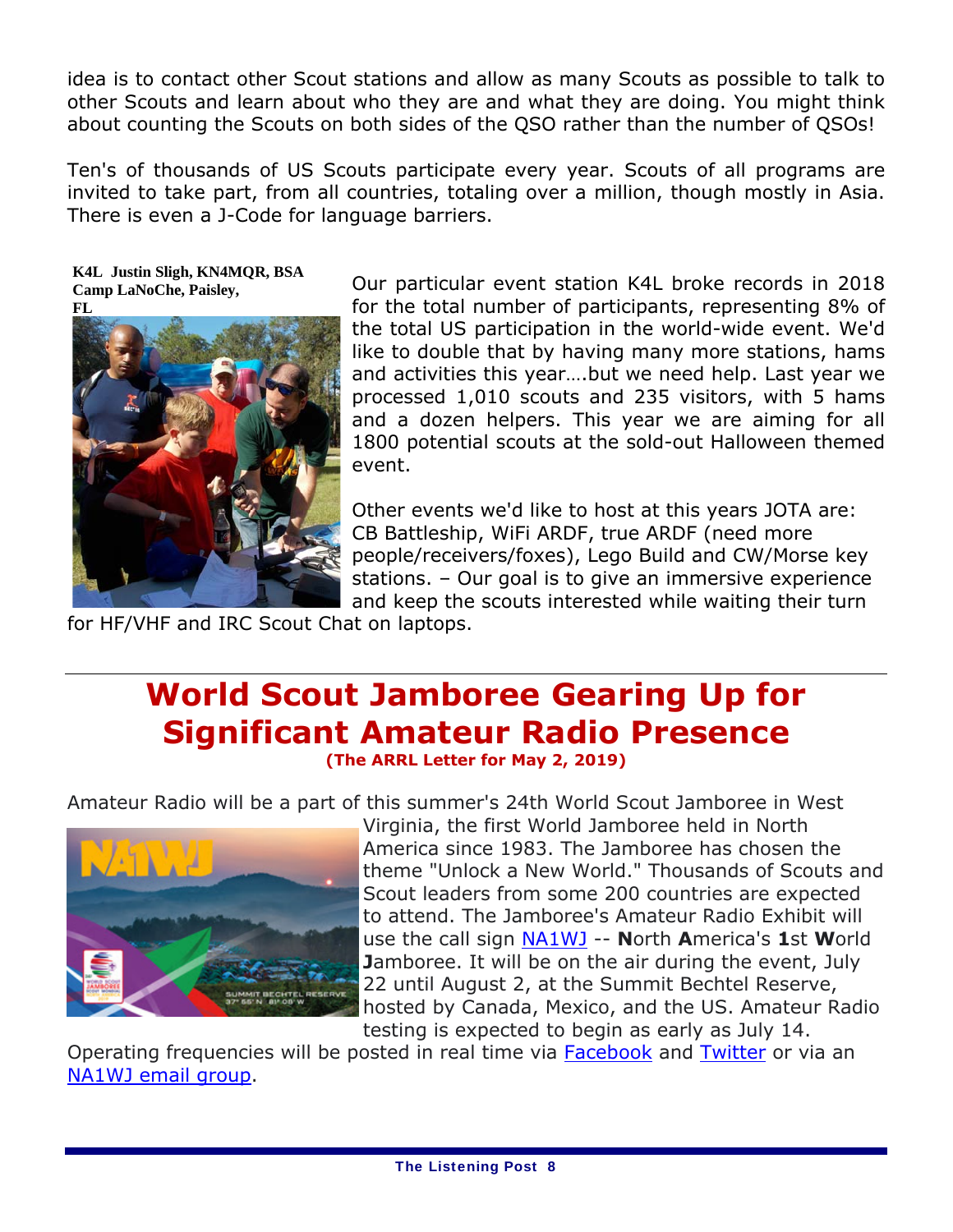"The goals of the Amateur Radio station at the World Scout Jamboree are to introduce Amateur Radio to Scouts and Scout leaders through hands-on participation in two-way communication with other stations across the globe. This activity will also serve as the Amateur Radio voice of the Jamboree," the World Scout Jamboree Amateur Radio Exhibit Operational Vision document states. Other facets of Amateur Radio at the Jamboree will include Amateur Radio direction finding (ARDF), Amateur Radio satellite contacts, and a scheduled Amateur Radio on the International Space Station (ARISS) contact with an ISS crew member.

### *So Now What?* **Podcast (The ARRL Letter for May 2, 2019)**

"Finding the Right Club for You" is the focus of the new (May 2) episode of the *So Now What?* podcast for Amateur Radio newcomers. If you're a newly licensed Amateur Radio operator, chances are you have lots of questions. This biweekly podcast has answers! *So Now What?* offers insights from those who've been just where you are now. New episodes will be posted every other Thursday, alternating new-episode weeks with the *ARRL The Doctor is In* podcast.

# **ARRL's Free Exam Review for Ham Radio Updated**

### **(The ARRL Letter for May 2, 2019)**

ARRL Exam Review for Ham Radio<sup>™</sup> has been updated in advance of the release of the ninth edition of *The ARRL General Class License Manual for Ham Radio*. ARRL Exam Review is a free online resource for use with current editions of ARRL License Manuals. The service can be accessed via a web browser, and uses the official examination

question pools to construct chapter-bychapter reviews. Upon completing study, Exam Review helps the license candidate take practice exams with the same number and variety of questions that he or she will encounter on exam day. Practice tests can be taken over and over, scored in complete privacy, or even printed with an answer key. Exam Review includes quick feedback about the questions missed.

The update to Exam Review and the new

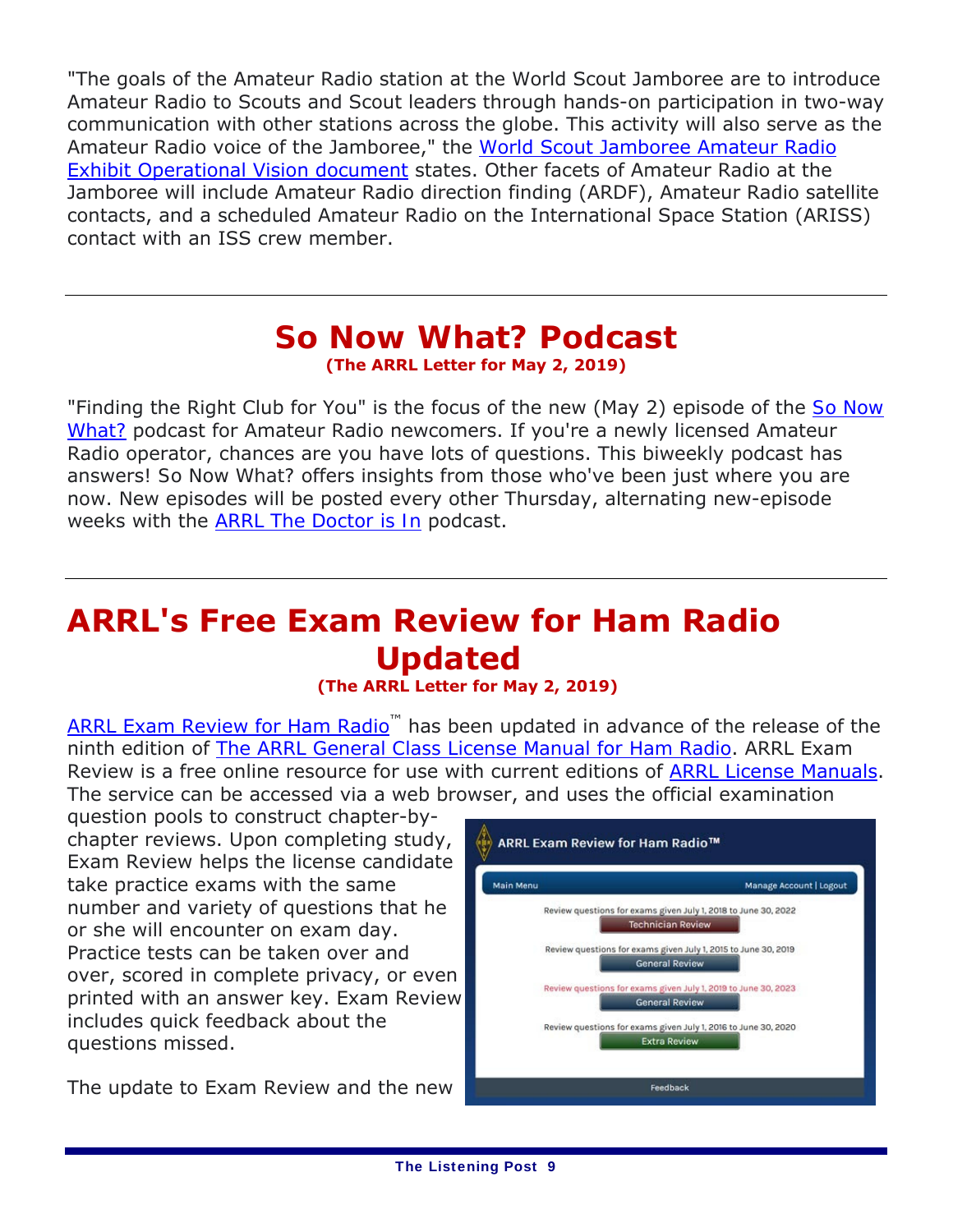edition *General Class License Manual* coincides with a new General Class question pool released earlier this year by the National Conference of Volunteer Examiner Coordinators (NCVEC). The new 2019 - 2023 General Class question pool becomes effective on July 1, 2019 for examinations in the Amateur Radio Service. The 2015 - 2019 General Class pool remains in effect for exams given until June 30, 2019. ARRL Exam Review provides access to both the current and new General Class questions

## **Faster, More Contest-Friendly FT4 Digital Protocol Beta Version to Debut on April 29 (The ARRL Letter for April 25, 2019)**

A new, speedier, more contest-friendly digital mode is just days away, initially in beta form. *WSJT-X* developers say serious work on the new FT4 protocol began shortly after the FT8 Roundup held last December 1 - 2. The goal was a mode that could compete with RTTY contesting in terms of contact rates, while preserving many of the benefits of FT8.



"Over the past month, a small group of volunteers have been conducting on-the-air tests of FT4," the *WSJT-X* development group -- Joe Taylor, K1JT; Steve Franke, K9AN; and Bill Somerville, G4WJS - announced this week. "The early tests were very successful and helped us to make a number of important design decisions. We believe FT4 has considerable promise for its intended purpose."

The developers say FT4 soon will be ready for testing by a larger group and they're seeking interested

participants who can offer their "considered feedback." They suggest reading *The FT4 Protocol for Digital Contesting* first. A general release of the *WSJT-X* suite that includes FT4 is anticipated in July.

According to the document, FT4 is an experimental digital mode designed specifically for radio contesting that -- like FT8 -- uses fixed-length transmissions, structured messages with formats optimized for minimal contacts, and strong forward-error correction. Transmit-receive sequences are 6 seconds long, making it 2.5 times faster than FT8 and about the same speed as conventional RTTY for radio contesting. FT4 can work with signals 10 dB weaker what would be required to decode RTTY while using much less bandwidth.

Transmissions last for 4.48 seconds, compared to 12.64 seconds for FT8. Modulation uses four-tone frequency-shift keying at approximately 23.4 baud, with tones separated by the baud rate. The occupied bandwidth is 90 Hz.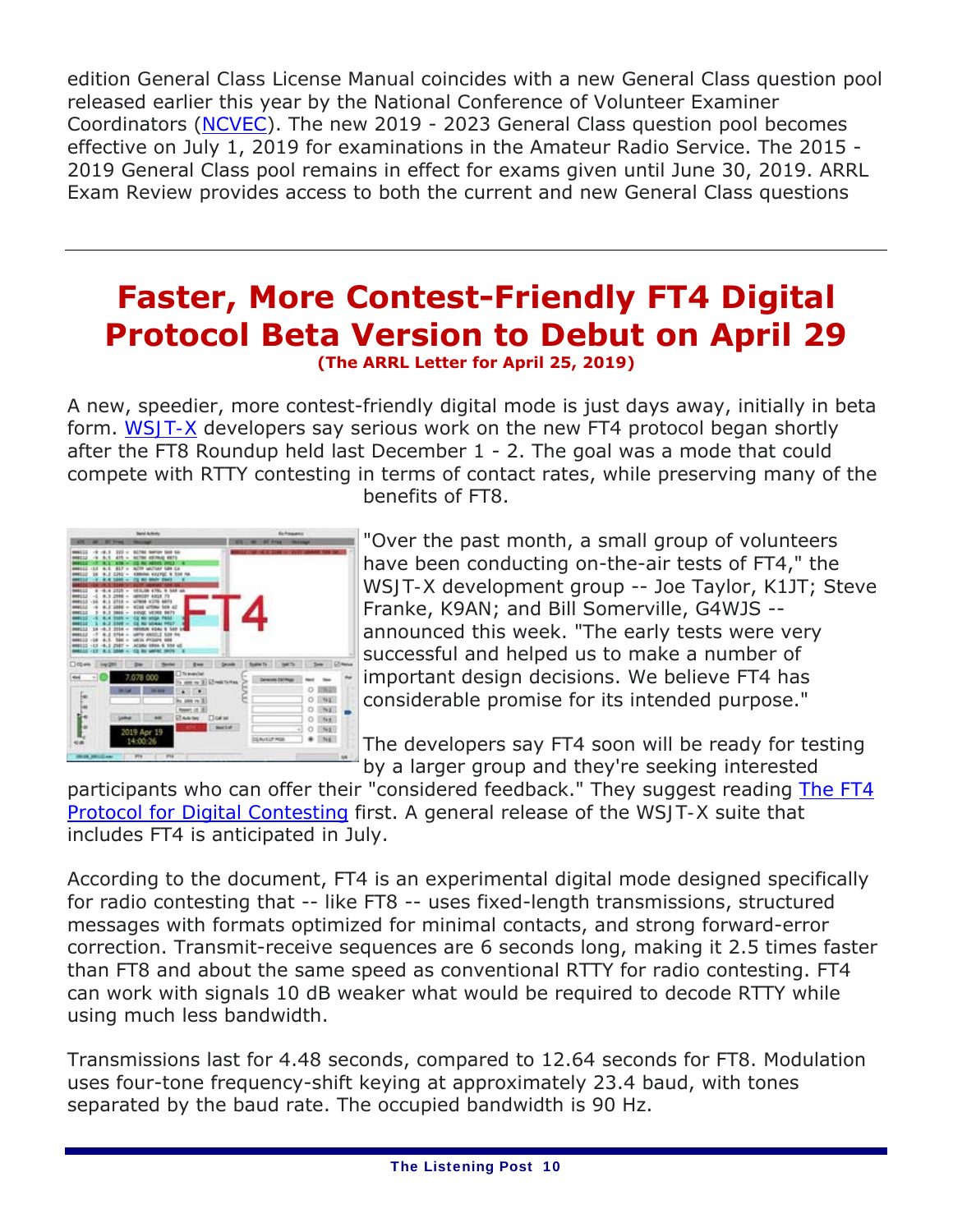"We plan to post downloadable installation packages for *WSJT-X* version 2.1.0-rc5 on Monday, April 29," the Development Group said.

"A few parameters and operating behaviors of FT4 are still being tested and optimized," the initial FT4 guide says. "It will be very useful to hold several more mock contest practice sessions, with a larger group of active participants."

Even if these practice sessions reveal no serious bugs or inadequacies, the *WSJT-X* development group believes FT4 is still too new to be used in the ARRL VHF Contest (June 8 - 10) and ARRL Field Day (June 22 - 23). For that reason, release candidate *WSJT-X*



**Spectra of an FT4 signal transmitted with GFSK (blue), FT4 with FSK (red), and RTTY with continuousphase FSK (purple).**

2.1.0-rc5 will "time out" on June 7. A general availability release is expected in mid-July.

### *Operating:* **The Upside of Remote Control (The ARRL Letter for April 25, 2019)**

If you've ever worked Hal Offutt, W1NN, in a contest and thought he was in Ohio, the

more likely possibility is that he was in Japan (he is also 7J1AAI), operating his station in Ohio remotely via the internet. A philosophical debate continues as to whether operating a station from one place (e.g., Japan) that is physically in another (e.g., Ohio) is *really* Amateur Radio. We'll leave that for the reflector pundits to resolve among themselves. Fact is, the ability to remotely control a distant station is not all that new, and it's gaining in popularity, with remotely controlled, specially sited contest stations now available on a rental basis.

Some hams have done it over the POTS (plain old telephone service) or a cell phone in years past, but the typical arrangement these days is via the internet, and some very sophisticated hardware and



**Hal Offutt, W1NN, at his remote station control point in Tokyo. [Hal Offutt, W1NN, photo]**

software (it takes a combination of both) has been cobbled together to make it work.

In his "Remote Contesting" column in the November/December 2018 issue of *NCJ*, Mark Aaker, K6UFO, notes: "Remotely operated contest stations are appearing in greater numbers with each passing contest." Aaker said he's noticed four effects of remote stations on contesting: 1. Remote stations are being used to win, and place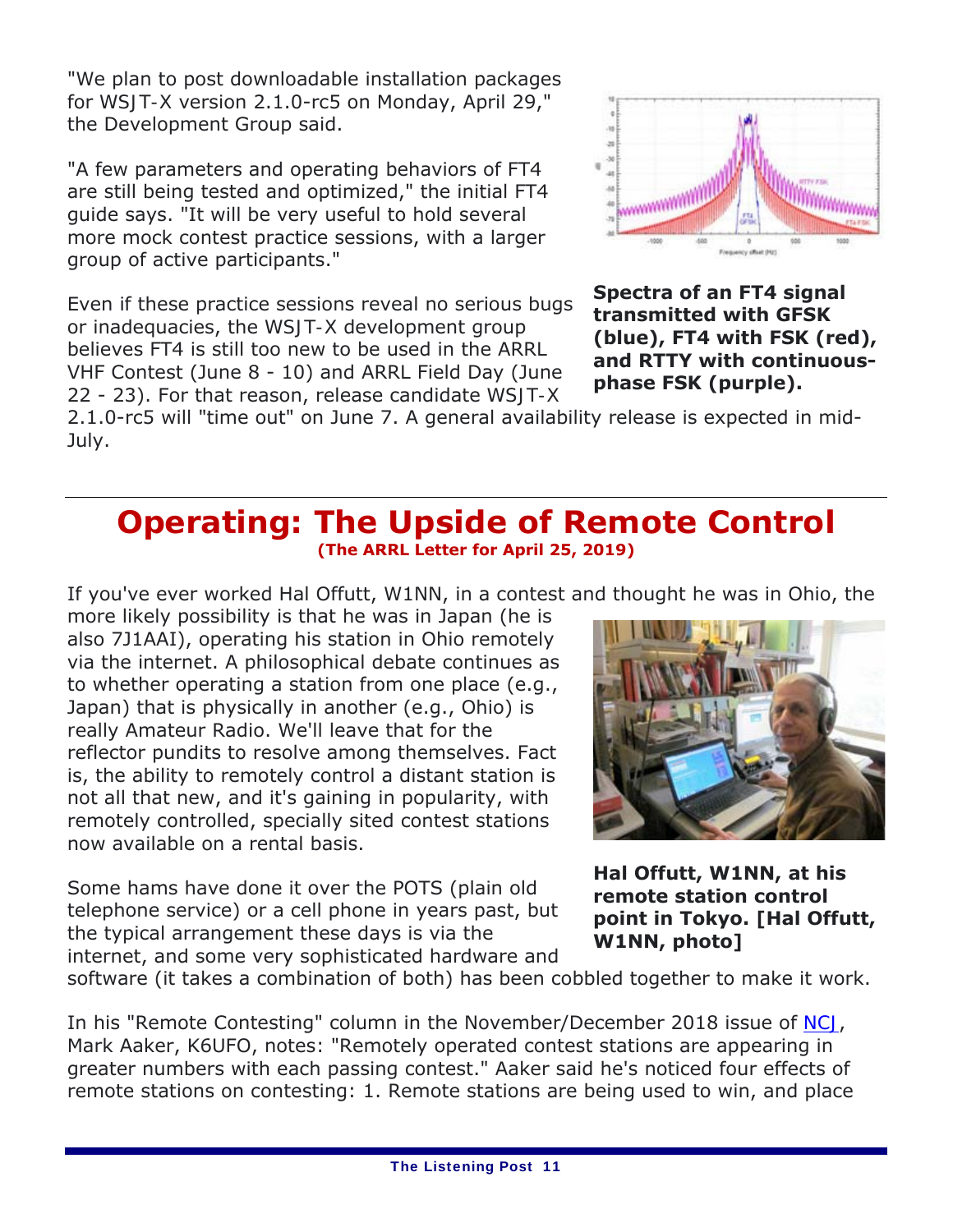highly, in major contests; 2. Remote stations provide valuable contacts and multipliers for other contest participants; 3. Remote stations are allowing operators to get on the air who might otherwise not be able to participate, and 4. Remote stations are developing technology that's useful for all station builders. W1NN explained how it works for him.

"Like most Tokyo residents, I live in an apartment where it is not practical to put up a ham antenna," he told *NCJ*. "For much of the contest season I was off the air, missing contests that I had come to like. Dan, WA6URY, helped me through the process of setting up a remote station. I made my first contacts from Japan via my Ohio station in the winter of 2011, so I have been at this now for 7 years. My station in Ohio is quite modest, but it is a lot better than having no station, and [operating remotely] allows me to contest as much as I want while in Japan."

## **OPERATING TIP**

**(The ARRL Contest Update for May 1, 2019)**

### **Train Your Weaknesses With the Contest Super Simulator**

Steve, W1SRD, suggested at an **IDXC talk** that you should train to become better at the things that you know are a challenge, while choosing contest strategies that will capitalize on your skills and your station's resources. We naturally gravitate towards doing things that we like to do...because that's fun! But to get better at skills that we find difficult we have to get out of our comfort zone and practice them. Steve suggests using the **free** *Contest Super Simulator* by Wayne, W5XD, to increase operator skills regardless of mode. It can handle RTTY, CW, and SSB training scenarios, including SO2R. It faithfully recreates challenging situations such as bad operator behaviors, multiple callers, repeats, off-frequency calling and responds to operator radio skills such as tuning, bandwidth adjustments, and the like. Use it to present operating challenges that are uncomfortable, but that can be conquered over time.

# **WORD TO THE WISE**

**(The ARRL Contest Update for May 1, 2019)**

### **Dispersion**

For electromagnetic radiation, signal degradation caused by variances in the velocity factor of the propagation medium between the frequencies composing the signal. In amateur applications, dispersion is usually only a factor for wideband signals at microwave frequencies or above.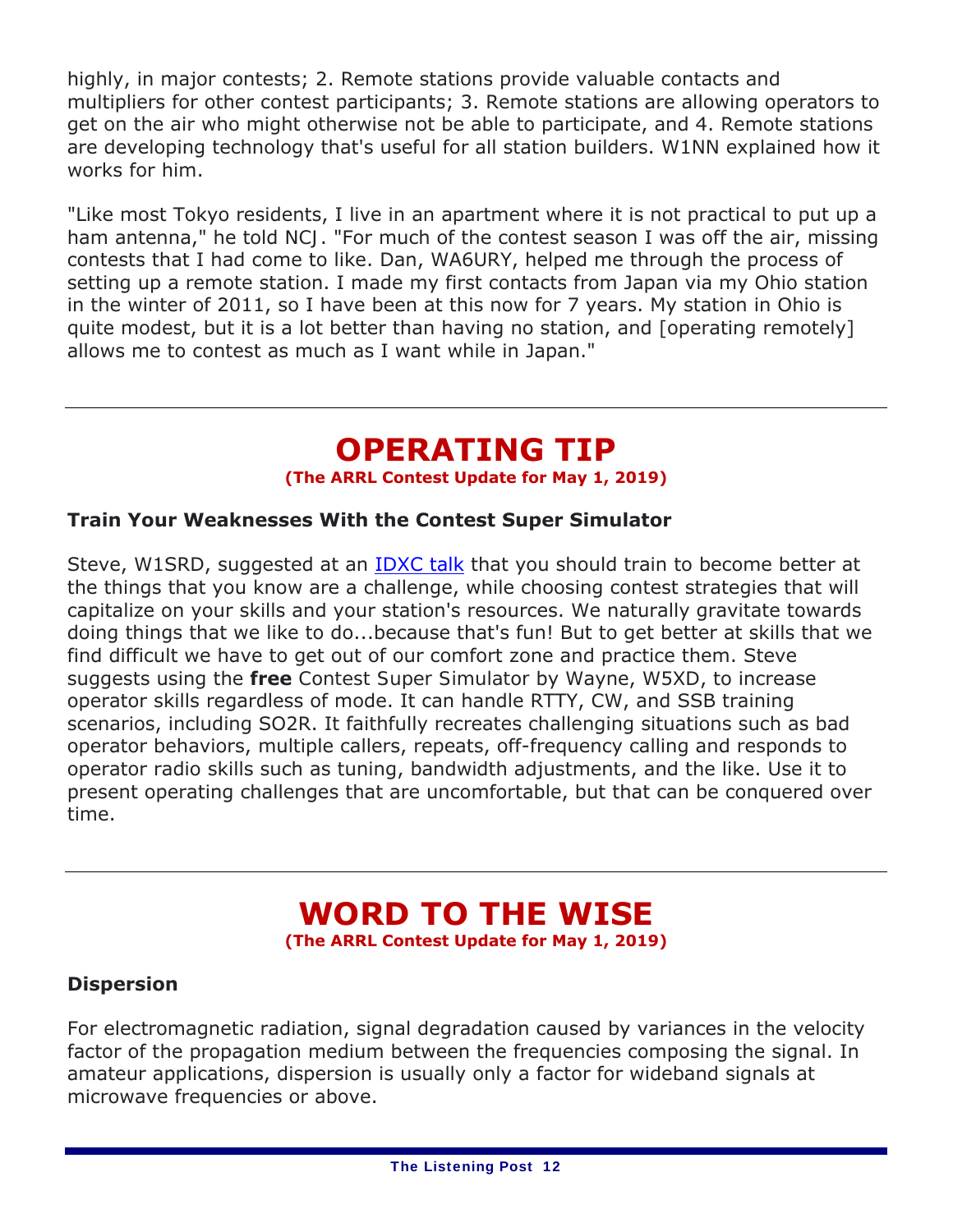#### **(The ARRL Contest Update for May 15, 2019)**

### **Stochastic Resonance**

When a signal is too weak to be detected by a sensor, adding a small amount of white noise to the original signal can increase the chance that the signal is detected by increasing the signal above the detection threshold. The noise can be filtered out in later stages, after detection. This effect has been observed in electrical systems and is also believed to occur in some biological systems such as the human auditory system.

## **ARRL Reply Comments Stress Need to Update Technician Privileges in a Digital World (The ARRL Letter for May 2, 2019)**

In reply comments to the FCC (comments on comments already filed) on its *Petition for Rule Making* (RM-11828), ARRL has stressed that updating HF privileges for the entry-level Technician license "is the sole subject and intent" of the petition. ARRL filed its reply comments on April 29, urging the FCC to disregard comments irrelevant to its petition and maintaining that Technician privileges must be relevant within the context of today's technological environment.



"[T]he increasingly rapid pace of change in communications technologies, coupled with the national need for self-training in science, technology, engineering, and math" necessitate the rule changes requested, ARRL asserted. "ARRL made its request because of the gap between today's digital technologies and the privileges accorded the current entry-level Technician license." ARRL characterized its proposal to update the rules as "balanced and modest."

"If adopted, there would be no change to the operating privileges for all license classes other than those of the Technician class," ARRL said. In 2018, ARRL asked the FCC to expand HF privileges for Technician licensees to include limited phone privileges on 75, 40, and 15 meters, plus RTTY and digital mode privileges on 80, 40, and 15 meters. The FCC invited comments on the proposal in April.

ARRL pointed out that some comments filed on its petition address subjects related to other open proceedings rather than expanding Technician privileges, citing comments cross-filed in such proceedings as WT Docket 16-239, RM-11708, RM-11759, and RM-11831. "Those filings should be considered in the proceedings that they address, rather than here," ARRL said.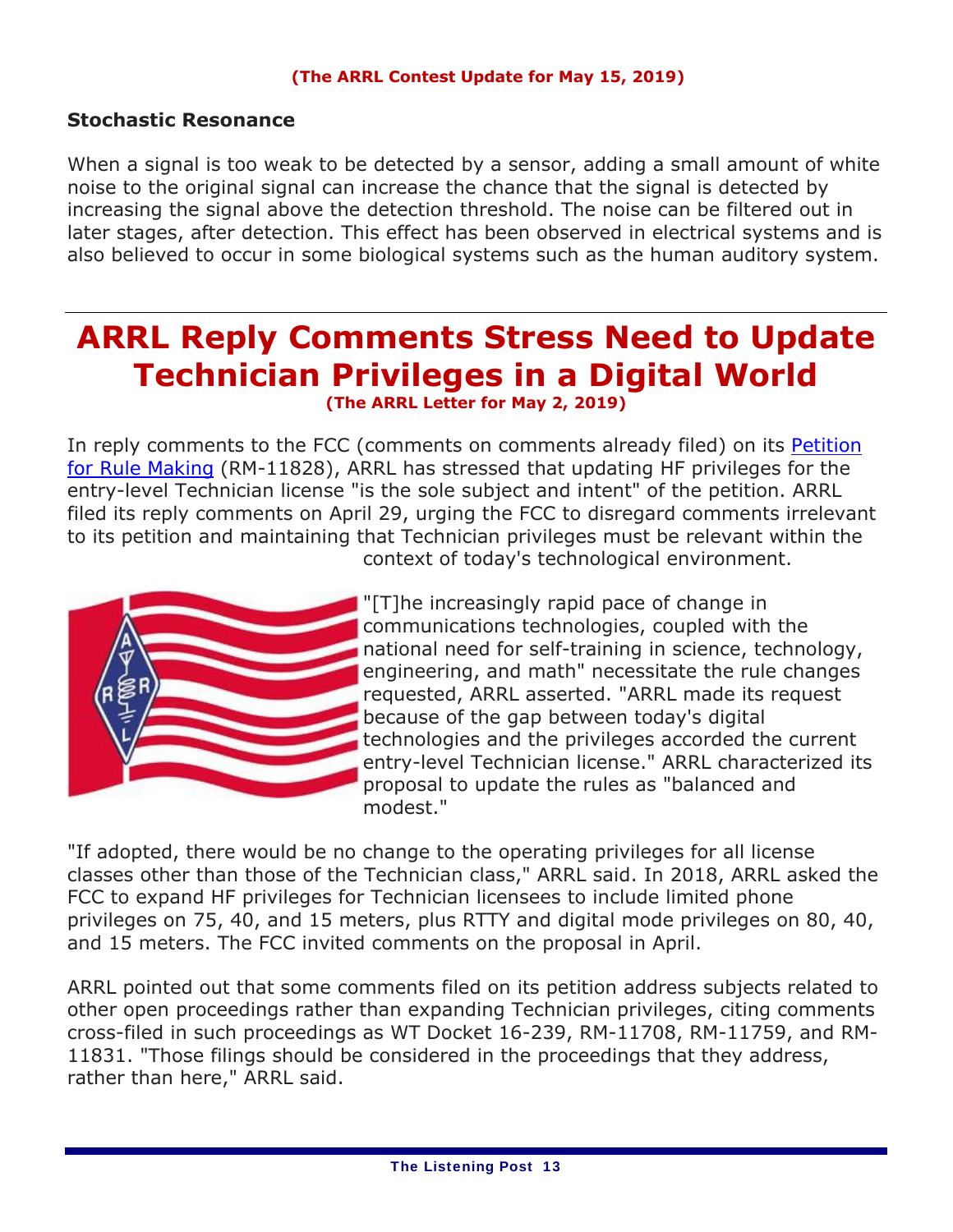ARRL said some opposition appears based on fears of increased interference potential due to additional digital operation by Technicians. "It is improbable that all, or even a

majority, of Technician licensees suddenly would develop a passion for the same digital technology," ARRL said. "Our hope and expectation is that many will engage with digital modes on the highfrequency spectrum at issue, but it is unrealistic to

suggest that every Technician licensee blessed with new privileges would suddenly appear on the same band."



The comments note the development of very efficient digital modes, such as FT8, which occupies just 90 Hz of spectrum per signal. "The experience with FT8 clearly demonstrates the attraction of the digital modes *and* the spectrum efficiencies that can be achieved," ARRL said. "This is why opening up limited digital opportunities to new radio amateurs so clearly would serve the broad public interest as well as the specific purposes of Amateur Radio in experimentation and innovation, as enumerated in the governing FCC rules."

ARRL further said that comments regarding disagreement on the definition of encryption for masking the content of certain digital transmissions are also "out of place in this proceeding" and "should not delay initiation of a proceeding" proposing to update Technician privileges.

"Technology has changed dramatically in the Amateur Radio domain, and ARRL believes the requested Technician license enhancement would foster the regulatory goals for the Amateur Service and continue to increase amateurs' historical experimentation and service in a meaningful way," ARRL concluded.

### **FCC is Not Reinstating a Vanity Call Sign Fee (The ARRL Letter for May 16, 2019)**

An erroneous report this week suggested that the FCC planned to again impose an

Amateur Radio vanity call sign application (regulatory) fee of \$70 for the 10-year term. This incorrect conclusion resulted from an incomplete reading of the May 7 FCC *Notice of* 

*Proposed Rulemaking* (*NPRM*) in the matter of the assessment and collection of regulatory fees for fiscal year 2019.

Although the Schedule of Regulatory Fees does show a \$7 annual fee for Amateur Radio vanity call signs, a boldface

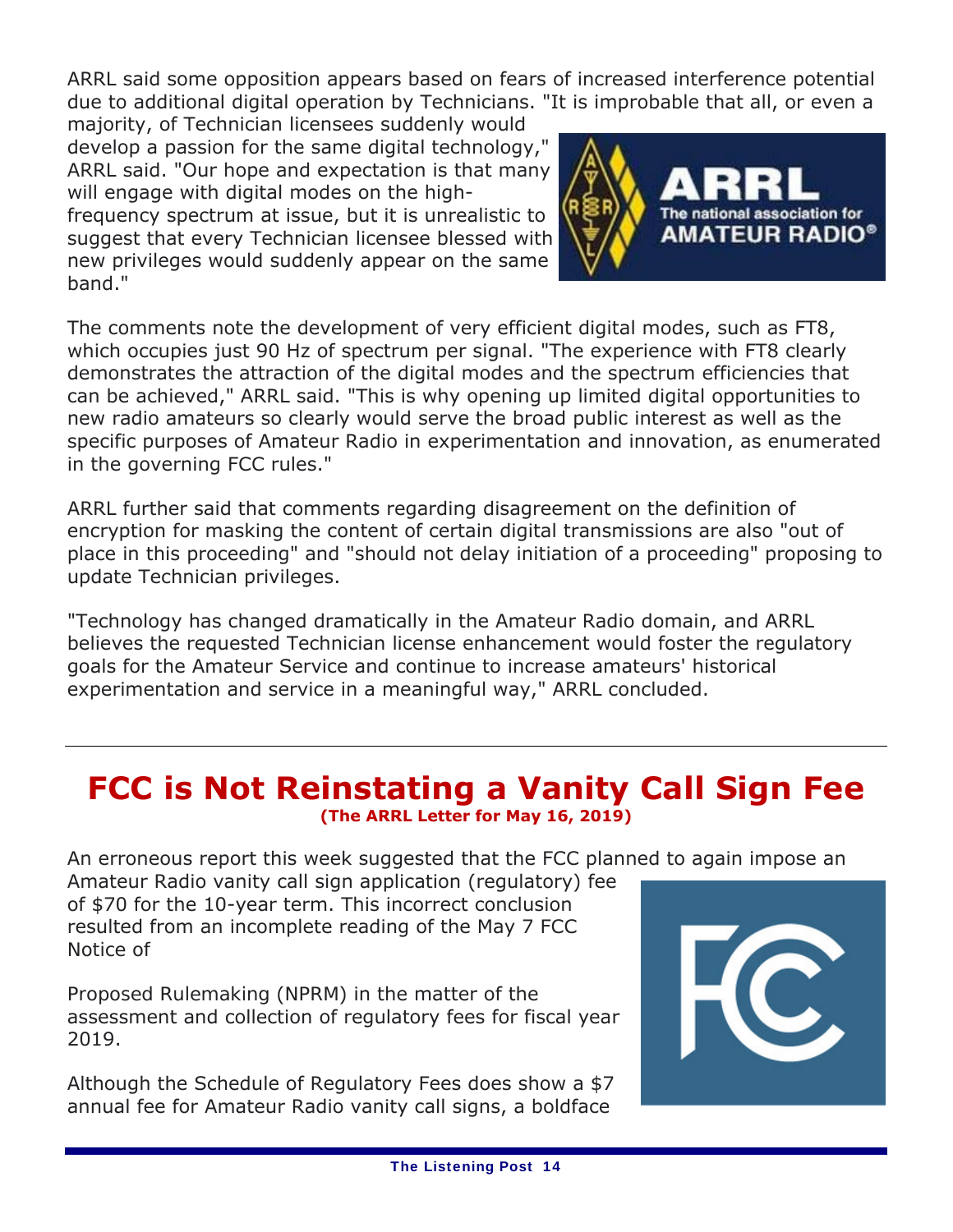heading in that section of the *NPRM* states, "**REGULATORY FEES. This section is no longer in effect as it has been amended by RAY BAUM'S Act of 2018...**" Section 9(e)(2) of RAY BAUM'S Act gives the Commission discretion to exempt a party from paying regulatory fees when the FCC determines that the cost of collection exceeds the amount collected. A new section 9(e)(1) incorporated the Amateur Radio vanity fee exemption from FCC rules into the statute.

The *NPRM* makes clear in several other places that regulatory fees no longer apply to Amateur Radio licenses. The FCC eliminated the regulatory fee for Amateur Radio vanity call signs in 2015.

## **Swap/Shop/Sell/Trade in** *The Listening Post*

This is the opportunity for you to list your amateur radio related items you either have for sale, swap or trade. Listings must be of a non-commercial nature. Pictures of the items can be included.

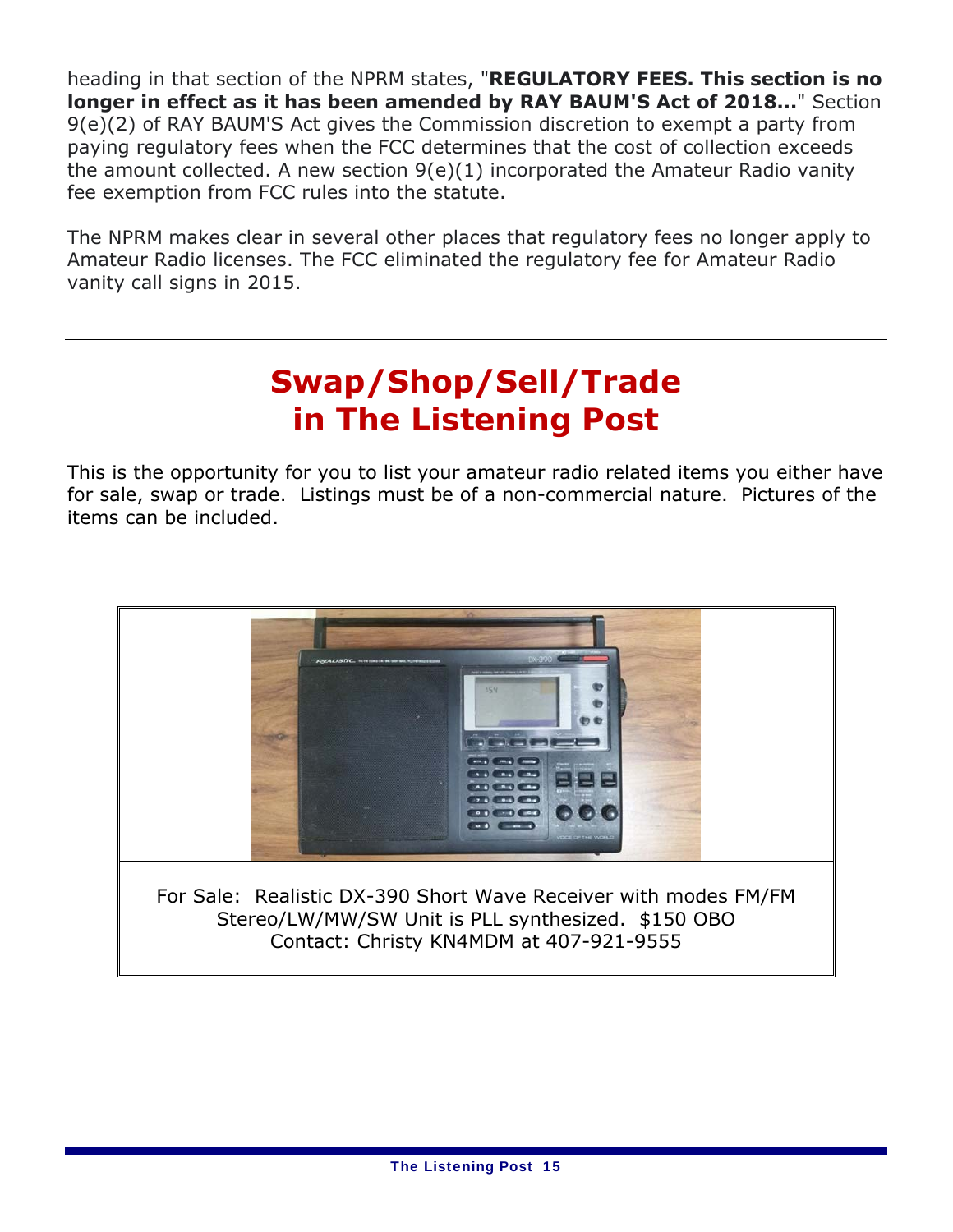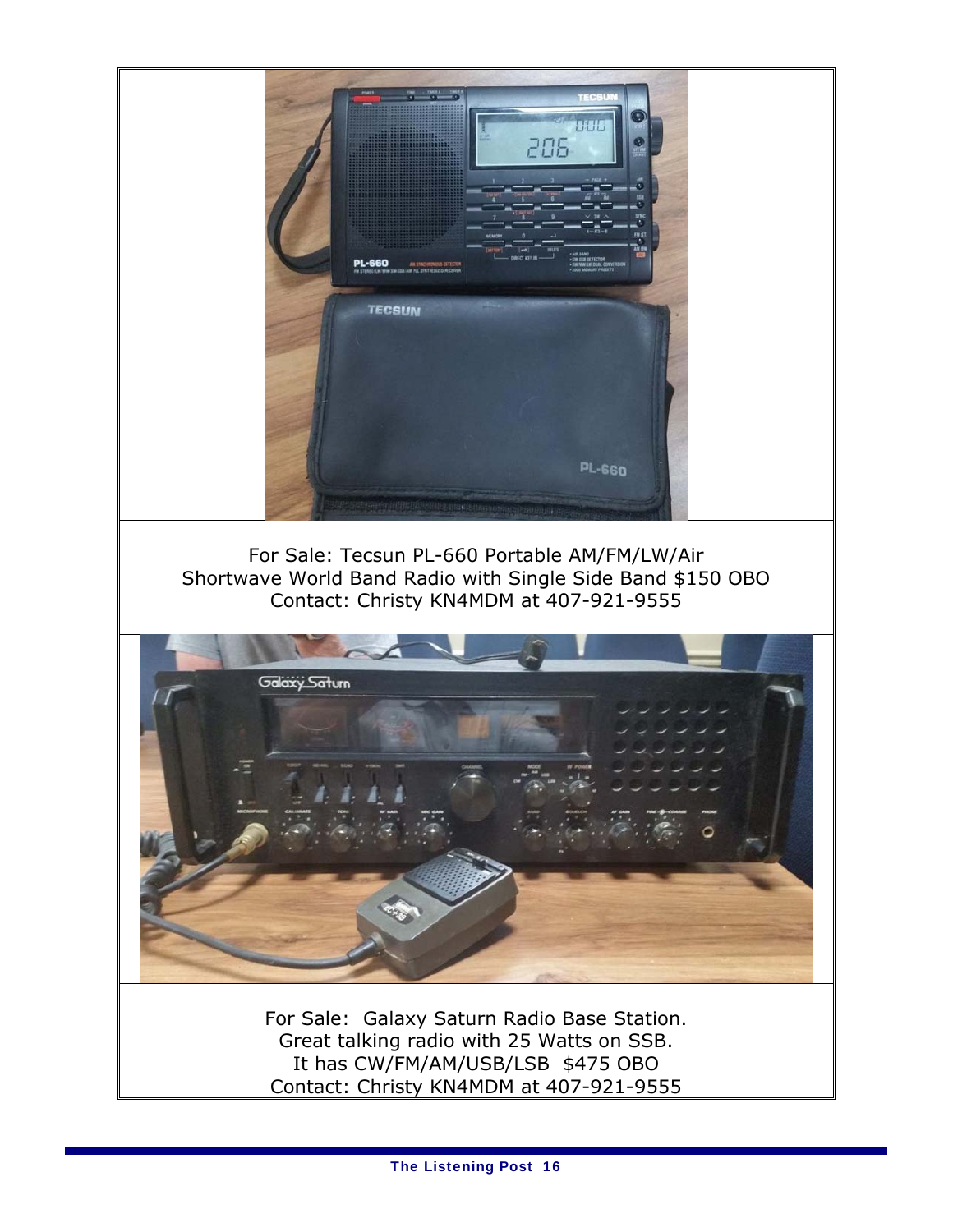OARC will not be responsible for any claims that are made in the listings. OARC reserves the right to reject a submitted item if it is deemed to be inappropriate. A listing will not be repeated from month to month unless it is resubmitted.

Be sure to include your full name, call, and contact information, along with an exact description of the item.

Send your amateur radio related items by email directly to: James Deuel, N0XIA, jdeuel@oarc.org in the following format:

Name, Callsign, Contact information (phone number and/or e-mail address) Item #1: (Description) Asking price: \$ Item #2: (Description) Asking price: \$ Or Looking for (description) and willing to pay up to \$

Any item received after the 20th of the month will not be included in the next month's issue of *The Listening Post* newsletter.

Remember - KB4UT, Wayne Nelson's Trader Net held every Tuesday night at 8:00 PM, on the KB4UT 146.760 repeater

If you don't hear what you want on the net, check the Listening Post.

## **Weekly Radio Network Meetings**

| Mon @ 20:00         | 147.460 | Seminole ARES Net                      |
|---------------------|---------|----------------------------------------|
| <b>Tues @ 19:00</b> | 145.350 | Osceola ARES Net                       |
| <b>Tues @ 19:30</b> | 147.195 | Quarter Century Wireless Association   |
| <b>Tues @ 20:00</b> | 146.760 | Wayne Nelson Trader's Net              |
| <b>Wed @ 19:00</b>  | 147.300 | Disney Emergency Amateur Radio Service |
| Wed @ 21:00         | 432.090 | Florida Weak Signal Group              |
| Thur @ 19:00        | 443.050 | Orange County ARES Net                 |
| Thur @ 20:30        | 432.090 | Florida Weak Signal Group              |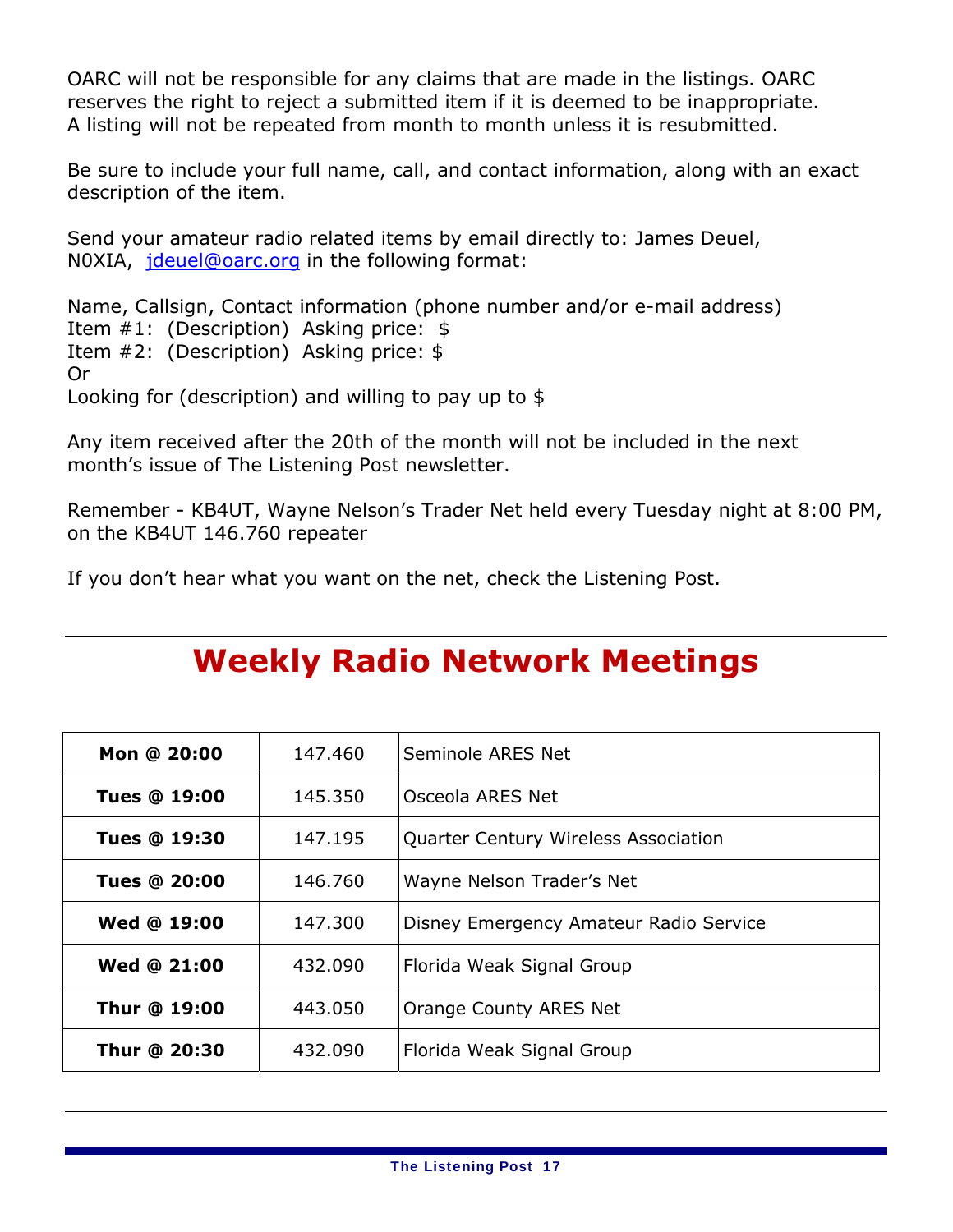# **HELP WANTED**

We are in need of a co-editor for our monthly Listening Post. The job duties are to collect the articles from various authors/members within the club and on the Board of Directors. Gather other information pertinent to creating a newsletter. Afterwards provide the President with a print ready copy of the newsletter for publication to the membership.

You will be working with another co-editor and as in the past, one co-editor takes one month the other co-editor takes the following month, creating a monthly rotation. Having some editing and newsletter creation is a huge plus. Patience dealing with volunteer authors is golden!!

If you are interested, please contact John Knott, N4JTK at jknott@oarc.org. If you have any examples of your work you want to send, please do so.

## **OARC Meetings and Events 2019**

| June 5, Wednesday                       | <b>Meeting, 7:30pm at the Beardall Center</b>                                                                                                    |
|-----------------------------------------|--------------------------------------------------------------------------------------------------------------------------------------------------|
| June 22-23, Saturday &<br><b>Sunday</b> | <b>ARRL Field Day 2019, Orlando Fairgrounds</b>                                                                                                  |
| July 3, Wednesday                       | <b>Meeting, 7:30pm at the Beardall Center</b>                                                                                                    |
| <b>August 7, Wednesday</b>              | <b>Meeting, 7:30pm at the Beardall Center</b>                                                                                                    |
| September 4, Wednesday                  | <b>Meeting, 7:30pm at the Beardall Center</b>                                                                                                    |
| October 2, Wednesday                    | <b>Meeting, 7:30pm at the Beardall Center</b>                                                                                                    |
| <b>October 13, Sunday</b>               | <b>Ride 4 Ronald</b>                                                                                                                             |
| November 6, Wednesday                   | <b>Meeting, 7:30pm at the Beardall Center</b>                                                                                                    |
| December 4, Wednesday                   | Meeting, 7:30pm at the Beardall Center                                                                                                           |
| December 7, Saturday                    | <b>Christmas Party</b> *** Buy Tickets Sep, Oct, Nov, at<br>club meetings (No purchases at the door),<br>Don't forget an unwrapped toy for a tot |
| January 1, Wednesday                    | <b>Meeting Canceled</b>                                                                                                                          |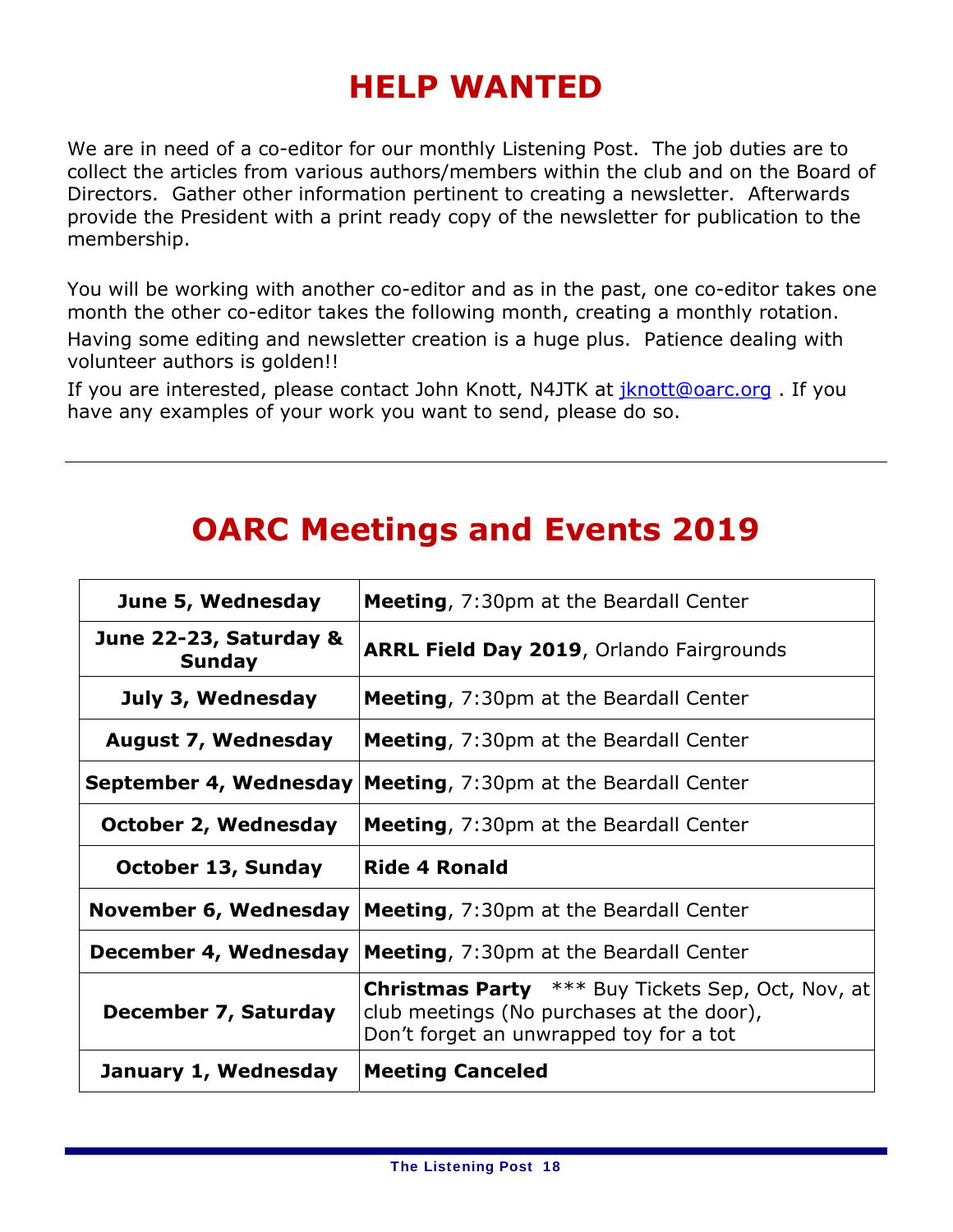## **December 2019 Meeting Announcement**

This year we will be having a December meeting. The Meeting will be held on Wednesday December 4, 2019 at 7:30p at the Beardall Senior Center. There will **NOT** be a January 2020 Meeting as this is New Year's Day and Beardall is Closed.